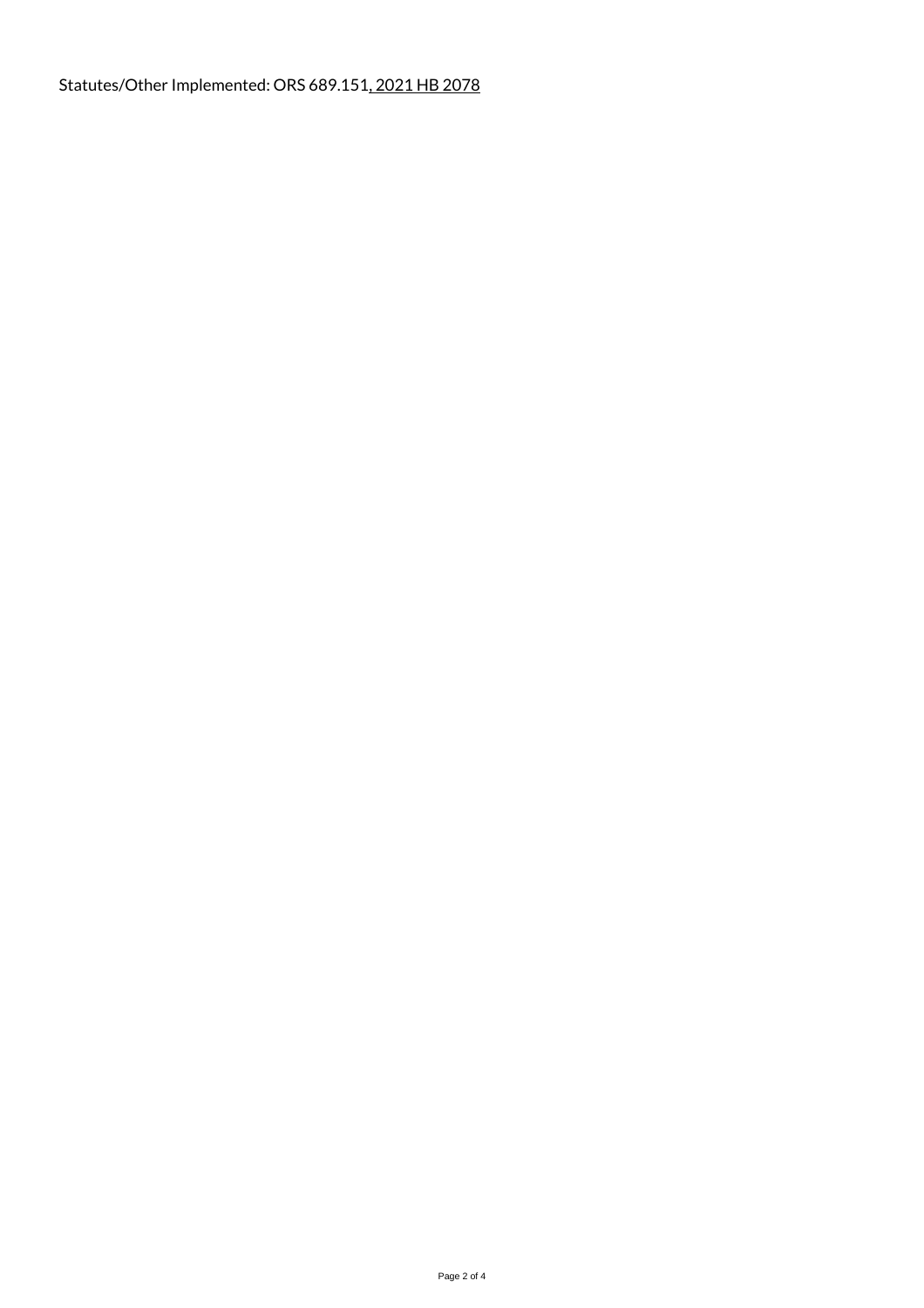## AMEND: 855-021-0001

### NOTICE FILED DATE: 10/25/2021

RULE SUMMARY: Revisions to Division 019/021 are necessary to incorporate continuing education requirement directives set forth in 2021 HB 2078, related to pain management education.

CHANGES TO RULE:

#### 855-021-0001

#### **Definitions**

(1) "Continuing Pharmacy Education" or "CPE" means classes of post graduate studies, informal study group participation, institutes, seminars, lectures, conferences, workshops, extension study, correspondence courses, teaching, planned and professional meetings, self-study courses, cassette or audio visual tape/slides or materials, and other self-instruction units applicable to the practice of pharmacy.¶

(2) "Contact hour" means fifty minutes of continuing pharmacy education.¶

(3) "Patient safety" means systems, procedures and processes that ensure that the correct patient receives the correct drug in the correct dose and is counseled appropriately. ¶

(4) "Medication error prevention" means systems, procedures and processes to prevent and avoid adverse events and to ensure that the correct patient receives the correct drug in the correct dose. **\[** 

(5) "Pain management education program" means a specific one- hour web-based program developed by the Oregon Pain Commission, in addition to six accredited hours of continuing education in pain management, end of life care or a combination of bothPain Management Commission of the Oregon Health Authority.¶

(6) "Cultural competence" means the lifelong process of examining the values and beliefs and developing and applying an inclusive approach to health care practice in a manner that recognizes the content and complexities of provider-patient communication and interaction and preserves the dignity of individuals, families, and communities.¶

(a) Cultural competence applies to all patients.¶

(b) Culturally competent providers do not make assumptions on the basis of an individual's actual or perceived abilities, disabilities or traits whether inherent, genetic or developmental including: race, color, spiritual beliefs, creed, age, tribal affiliation, national origin, immigration or refugee status, marital status, socio-economic status, veteran's status, sexual orientation, gender identity, gender expression, gender transition status, level of formal education, physical or mental disability, medical condition or any consideration recognized under federal, state and local law.

Statutory/Other Authority: ORS 689.205, ORS 676.850

Statutes/Other Implemented: ORS 689.285, ORS 689.486, ORS 413.450, ORS 413.590